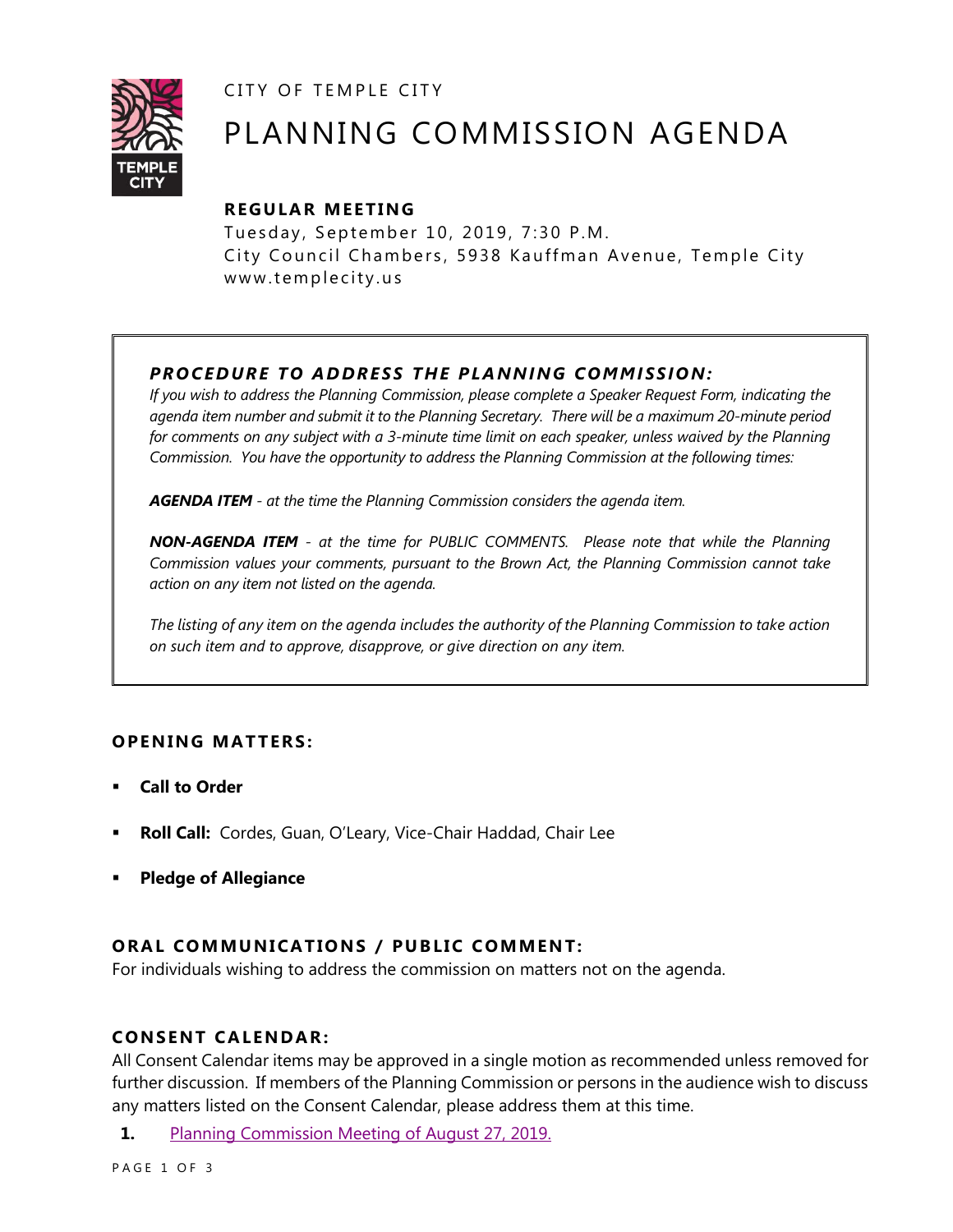### **PUBLIC HEARING:**

- **2. PL 17-969** [A request for a modification of a site plan review approved in 2018 for a](https://www.ci.temple-city.ca.us/DocumentCenter/View/13094/PL17-969-9711-Olive-attachment-1)  [flag lot subdivision and the construction of two single-family residences](https://www.ci.temple-city.ca.us/DocumentCenter/View/13094/PL17-969-9711-Olive-attachment-1)
	- Address: 9711 Olive Street Recommendation: Adopt the attached Resolution finding that the project is exempt from CEQA and approving a modification to File 17-969 subject to the recommended conditions of approval.

Project Planner: Hesty Liu [hliu@TempleCity.us](mailto:hliu@TempleCity.us)

#### **PUBLIC HEARING:**

#### **FUTURE AGENDA ITEMS AND REPORTS:**

**4. Planning Manager's Report**

Update on current projects and future agenda items.

**5. Comments from Commissioners**

#### **ADJOU RNMENT:**

**6.** Adjourn to a Planning Commission Meeting on Tuesday, September 24, 2019 at 7:30 p.m., City Council Chambers, Civic Center, 5938 Kauffman Avenue, Temple City.

If you wish to appeal any decision of the Planning Commission, you must do so within 15 days of the Planning Commission action. Please contact the Community Development Department for information regarding the appeal process.

If you challenge any action of the Planning Commission in court, you may be limited to raising only those issues you or someone else raised at the public hearing described in this notice, or in written correspondence delivered to the Planning Commission at, or prior to, the public hearing.

A copy of the Planning Commission agenda packet, staff reports and supporting documents and any materials related to an item on this Agenda submitted to the Planning Commission after distribution of the agenda packet are available for review by the public in the Community Development Department located at Temple City City Hall, 9701 Las Tunas Drive. City Hall office hours are 7:30 a.m. to 5:00 p.m., Monday through Friday. If you have any questions regarding a particular project please contact the project planner.